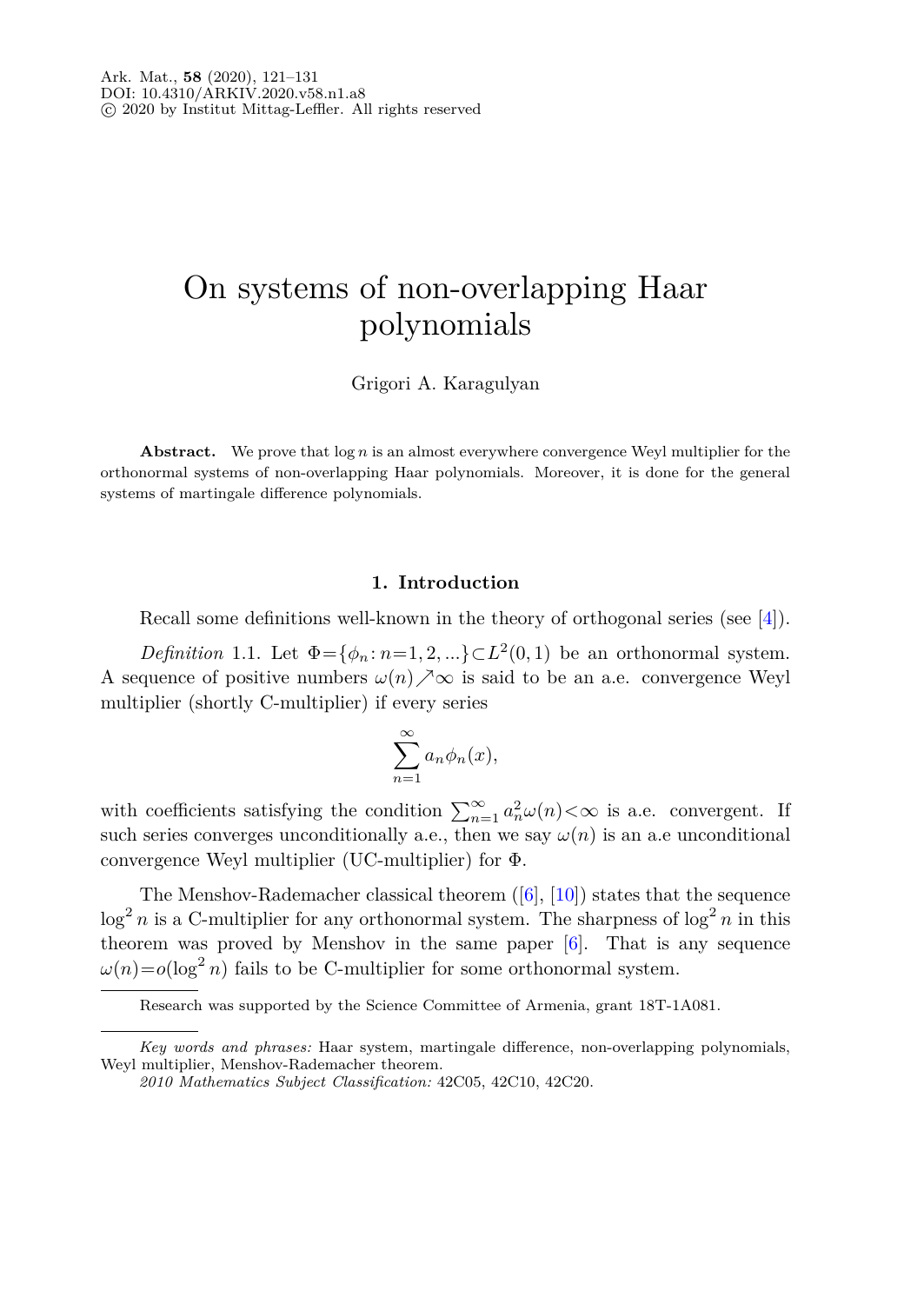The following inequality is the basic part in the proof of the Menshov-Rademacher theorem.

<span id="page-1-0"></span>**Theorem A.** (Menshov-Rademacher, [\[6](#page-10-0)], [\[10\]](#page-10-1), see also [\[4\]](#page-9-0)) If  $\{\phi_k : k=1, 2, ...,$  $n$ } $\subset L^2(0,1)$  is an orthogonal system, then

$$
\left\|\max_{1\leq m\leq n}\left|\sum_{k=1}^m\phi_k\right|\right\|_2\leq c\cdot\log n\left\|\sum_{k=1}^n\phi_k\right\|_2,
$$

where *c>*0 is an absolute constant.

Similarly, the counterexample of Menshov is based on the following results.

<span id="page-1-1"></span>**Theorem B.** (Menshov, [\[6](#page-10-0)]) For any natural number  $n \in \mathbb{N}$  there exists an orthogonal system  $\phi_k$ ,  $k=1,2,\dots,n$ , such that

$$
\left\|\max_{1\leq m\leq n}\left|\sum_{k=1}^m\phi_k\right|\right\|_2\geq c\cdot\log n\left\|\sum_{k=1}^n\phi_k\right\|_2,
$$

for an absolute constant *c>*0.

Let  $\Phi = {\phi_k(x), k=1,2,...} \subset L^2(0,1)$  be an infinite orthogonal system of functions. Denote by  $\mathcal{P}_n(\Phi)$  the family of all *monotonic* sequences of  $\Phi$ -polynomials

$$
p_k(x) = \sum_{j \in G_k} c_j \phi_j(x), \quad k = 1, 2, ..., n,
$$

where  $G_1 \subset G_2 \subset \ldots \subset G_n \subset \mathbb{N}$  and  $\sum_{j \in G_n} c_j^2 \neq 0$ . Define

$$
\mathcal{K}_n(\Phi) = \sup_{\{p_k\} \in \mathcal{P}_n(\Phi)} \frac{\|\max_{1 \le m \le n} |p_m|\|_2}{\|p_n\|_2}.
$$

From Theorem [A](#page-1-0) it follows that  $\mathcal{K}_n(\Phi) \leq c \cdot \log n$  for every orthogonal system  $\Phi$ , where  $c$  is an absolute constant. On the other hand, applying Theorem  $B$ , one can also construct an infinite orthogonal system with the lower bound  $\mathcal{K}_n(\Phi) \geq c \cdot \log n$ ,  $n=1,2,...$  Thus we conclude, in general, the logarithmic upper bound of  $\mathcal{K}_n(\Phi)$  is optimal. We will see below that from results of Nikishin-Ulyanov [\[7\]](#page-10-2) and Olevskii [\[8](#page-10-3)] it follows that  $\mathcal{K}_n(\Phi) \gtrsim \sqrt{\log n}$  for any complete orthonormal system  $\Phi$ .

In this paper we found the sharp rate of the growth of  $\mathcal{K}_n(\sim \sqrt{\log n})$  for the generalized Haar systems. The classical Haar system case of the result is also new. The upper bound  $K_n \lesssim \sqrt{\log n}$  will be proved for the general systems of martingale type.

Given martingale  $F_n \in L^2(0,1)$ ,  $n=1,2,...$ , defines an orthogonal system  $f_n =$  $F_{n+1}-F_n$  that is called a martingale difference. Consider the following general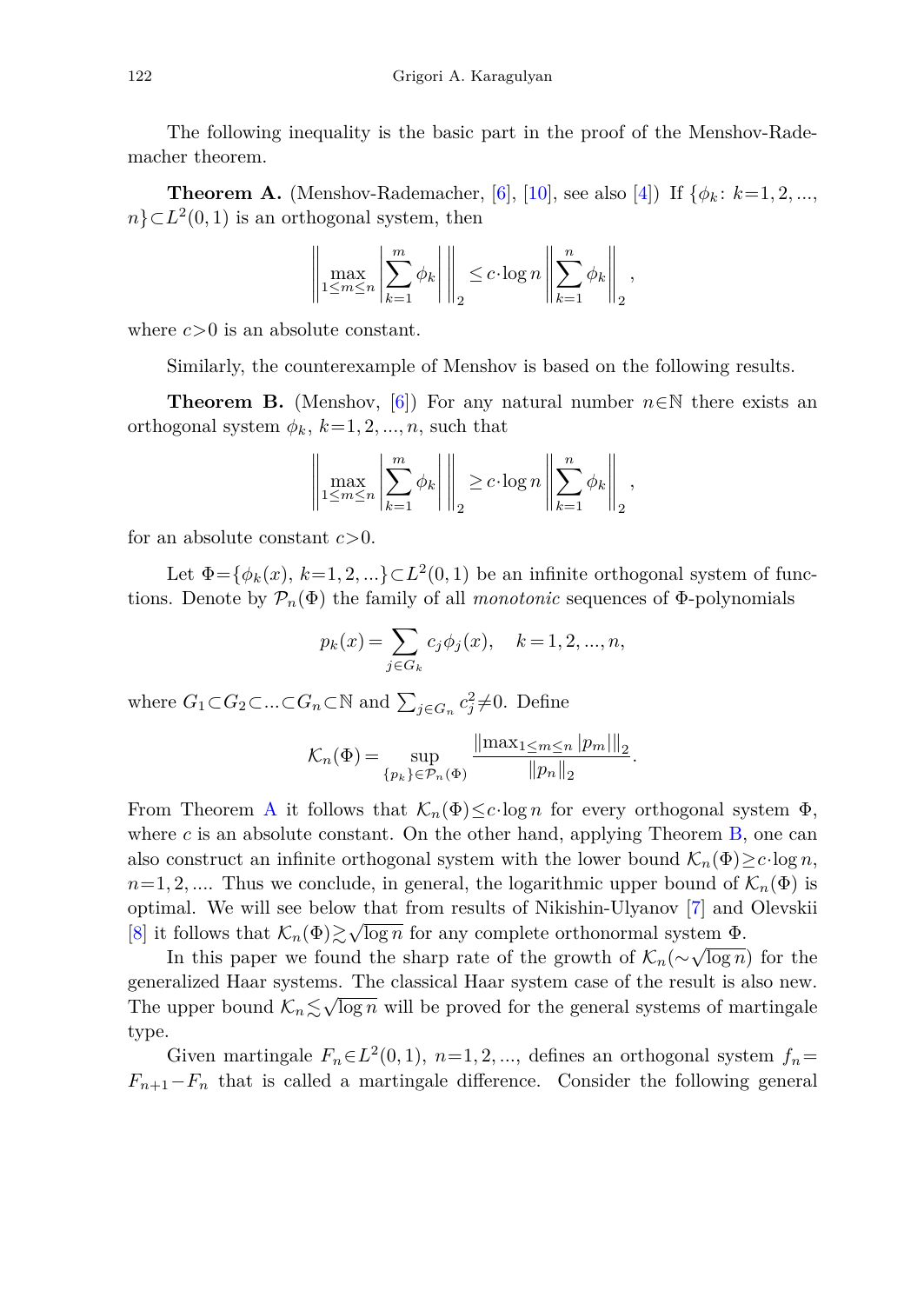example of martingale difference. A partition is a family of pairwise disjoint measurable sets  $\mathcal{A} = \{E_k\}$  such that  $\mu(E_k) > 0$ ,  $\cup_k E_k = [0, 1)$ . A sequence of partitions  $\mathcal{A}_n$ ,  $n=1,2,...$ , is said to be a filtration if each  $A \in \mathcal{A}_n$  is a union of some elements of  $\mathcal{A}_{n+1}$ . A martingale difference based on a filtration  $\{\mathcal{A}_n : n=1, 2, ...\}$  is a sequence of functions  $f_n \in L^2(0,1)$ , satisfying the conditions

- (1) Every function  $f_n$  is constant on each  $A \in \mathcal{A}_n$ .
- (2) We have  $\int_A f_n = 0$  for any  $A \in \mathcal{A}_{n-1}$ ,  $n \ge 2$ .

We will call such a sequence of functions to be a discrete type martingale difference. Consider a filtration  $\{\mathcal{A}_n\}$  such that 1) each  $\mathcal{A}_n$  consists of *n* intervals of the form  $[a, b), 2$  the family  $A_{n+1}$  is obtained from  $A_n$  replacing a single interval  $A \in A_n$ by two disjoint intervals  $A', A''(\in \mathcal{A}_{n+1})$  with  $A = A' \cup A''$ , and 3)  $\max_{A \in \mathcal{A}_n} |A| \to 0$ as  $n \rightarrow \infty$ . A generalized Haar system is a  $L^2$ -normalized martingale difference generated by a such filtration. If in the replacements we additionally have  $|A'| = |A''|$ , then the filtration produces a rearranged classical Haar system. It is well-known that any generalized Haar system is complete.

Recall few standard notations. The relation  $a \lesssim b \ (a \gtrsim b)$  will stand for the inequality  $a \leq c \cdot b$  ( $a \geq c \cdot b$ ), where  $c > 0$  is an absolute constant. Given two sequences of positive numbers  $a_n, b_n > 0$ , we write  $a_n \sim b_n$  if we have  $c_1 \cdot a_n \leq b_n \leq c_2 \cdot a_n$ ,  $n =$ 1, 2, ... for some constants  $c_1, c_2 > 0$ . Throughout the paper, the base of log is equal 2. The following theorems are the main results of the paper.

<span id="page-2-0"></span>**Theorem 1.2.** If  $\Phi$  is a martingale difference, then  $\mathcal{K}_n(\Phi) \lesssim \sqrt{\log n}$ .

<span id="page-2-1"></span>**Theorem 1.3.** For any generalized Haar system  $H$  we have the relation

$$
(1.1)\t\t\t\t\t\mathcal{K}_n(\mathcal{H}) \sim \sqrt{\log n}.
$$

In the class of all martingale differences the upper bound in Theorem [1.2](#page-2-0) is optimal that readily follows from Theorem [1.3.](#page-2-1) One can easily see that for the Rademacher system we have  $\mathcal{K}_n \sim 1$ . So relation [\(1.1\)](#page-2-2) can not be extended for general martingale differences. Such estimates of  $\mathcal{K}_n(\Phi)$  characterize Weyl multipliers of a given orthonormal system  $\Phi$ . From Theorem [1.2](#page-2-0) we deduce the following.

<span id="page-2-3"></span>**Corollary 1.4.** If  $\mathcal{F} = \{f_n\}$  is a martingale difference, then  $\log n$  is a C-multiplier for any system of  $L^2$ -normalized *non-overlapping*  $\mathcal{F}$ -polynomials

<span id="page-2-2"></span>
$$
p_n(x) = \sum_{j \in G_n} c_j f_j(x), \quad n = 1, 2, ...,
$$

where  $G_n \subset \mathbb{N}$  are finite and pairwise disjoint.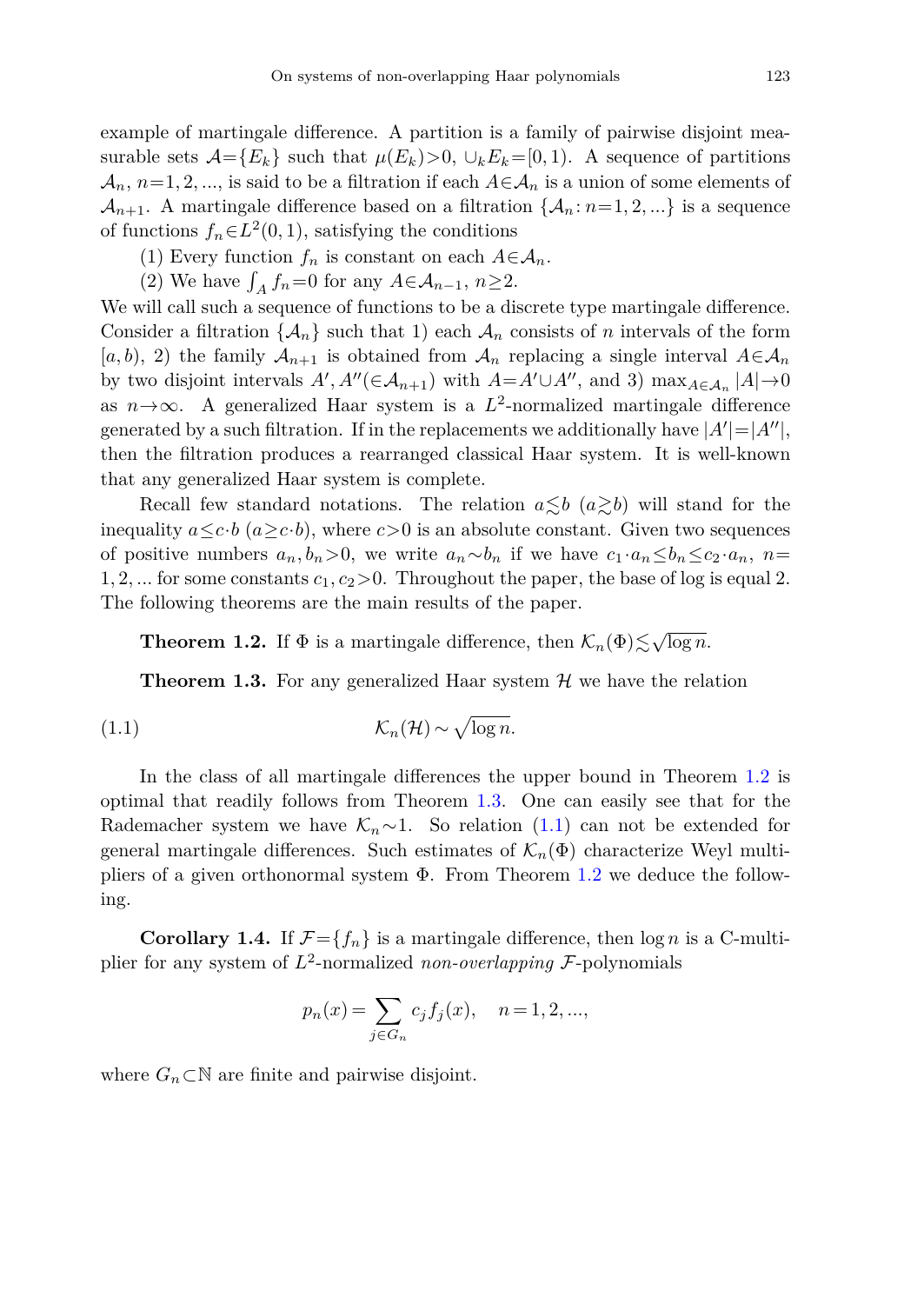The following result is interesting and immediately follows from Corollary [1.4.](#page-2-3)

<span id="page-3-1"></span>**Corollary 1.5.** The sequence log *n* is a C-multiplier for any rearrangement of a generalized Haar system.

<span id="page-3-2"></span>**Corollary 1.6.** Let  $\{p_n\}$  be a sequence of  $L^2$ -normalized non-overlapping polynomials with respect to a martingale difference. If  $\omega(n)/\log n$  is increasing and

<span id="page-3-0"></span>
$$
(1.2)\qquad \qquad \sum_{n=1}^{\infty}\frac{1}{n\omega(n)} < \infty,
$$

then  $\omega(n)$  is an UC-multiplier for  $\{p_n\}.$ 

The only prior result in this context is due to Ulyanov (see  $[11]$ ,  $[12]$  $[12]$  or  $[4]$  $[4]$ , ch. 2 Theorem 17). It states that condition  $(1.2)$  is a necessary and sufficient for  $\omega(n)$  to be an UC-multiplier for the Haar classical system. The optimality of log *n* in Corollary [1.5](#page-3-1) as well as condition [\(1.2\)](#page-3-0) in Corollary [1.6](#page-3-2) both follows just from this result of Ulyanov.

We prove Theorem [1.2](#page-2-0) using a good- $\lambda$  inequality due to Chang-Wilson-Wolff [\[1](#page-9-1)], which is an extension of classical Azuma-Hoeffding and Bernstein inequalities for martingales. See also [\[2](#page-9-2)], where the same method has been first applied in the study of maximal functions of Mikhlin-Hörmander multipliers.

*Remark.* Recall that an orthonormal system  $\Phi$  is said to be a convergence system if  $\omega(n) \equiv 1$  is a C-multiplier for  $\Phi$ . It was proved by Komlós-Révész [\[5](#page-9-3)] that if an orthonormal system  $\Phi = {\phi_n} \subset L^2(0,1)$  satisfies  $\|\phi_n\|_4 \leq M$ ,  $n=1,2,...$ , and we have

<span id="page-3-3"></span>(1.3) 
$$
\int_0^1 \phi_{n_1} \phi_{n_2} \phi_{n_3} \phi_{n_4} = 0
$$

for any choice of different indexes  $n_1, n_2, n_3, n_4$ , then  $\Phi$  is a convergence system. One can check that systems of non-overlapping martingale difference polynomials satisfy [\(1.3\)](#page-3-3). Thus, with the extra condition  $||p_n||_4 \leq M$  in Corollary [1.4](#page-2-3) we can claim that  ${p_n}$  is a convergence system.

*Question.* Is the additional condition  $||p_n||_p \leq M$  in Corollary [1.4,](#page-2-3) with a fixed  $2 < p < 4$ , is sufficient for  $\{p_n\}$  to be a convergence system?

## **2. Measure-preserving transformations**

A mapping  $\tau:[0,1)\rightarrow[0,1)$  is said to be measure-preserving (MP) transformation if  $|\tau^{-1}(A)|=|A|$  for any Lebesgue measurable set  $A\subset [0,1)$ . A set in [0,1) is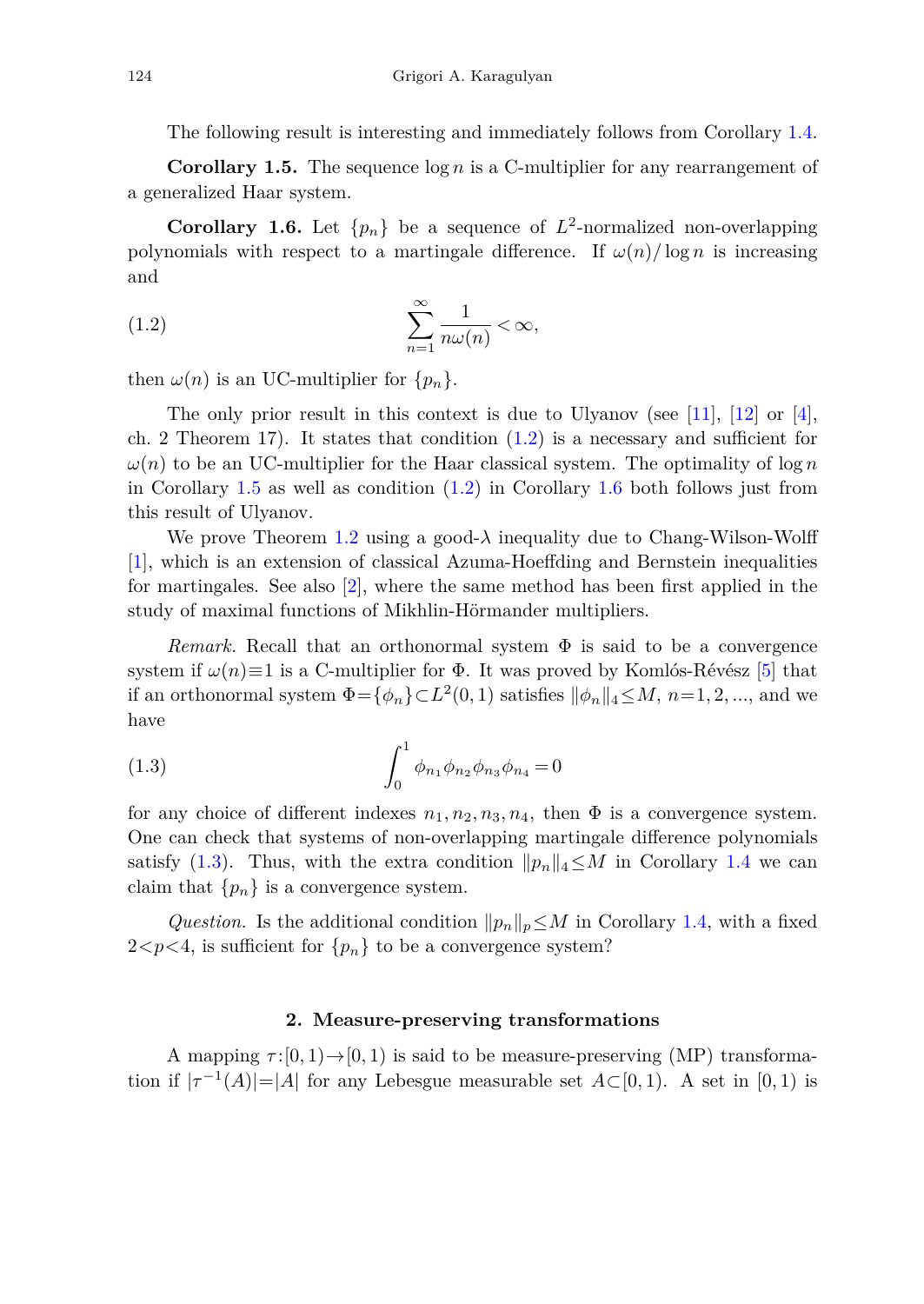said to be simple, if it is a finite union of intervals (of the form  $(\alpha, \beta)$ ). Let *a* be a simple set. One can easily check, that the function

$$
\xi_a(x) = \frac{|[0, x) \cap a|}{|a|}
$$

defines a one to one mapping from *a* to [0, 1), such that  $|\xi_a(E)|=|E|/|a|$  for any Lebesgue measurable set  $E \subset a$ . Given integer  $n > 1$  the mapping  $\eta_n(x) = \{nx\}$  defines an MP-transformation of  $[0, 1)$ . Observe that if  $a$  is a simple set, then for any integer *n*≥1 the mapping

$$
u_{a,n}(x) = \begin{cases} ((\xi_a)^{-1} \circ \eta_n \circ \xi_a)(x) & \text{if } x \in a, \\ x & \text{if } x \in [0,1) \setminus a, \end{cases}
$$

determines an MP-transformation of [0*,* 1) that maps the set *a* to itself. Moreover, for any functions  $f, g \in L^2(0, 1)$  we have

(2.1) 
$$
\lim_{n \to \infty} \int_{a} f(u_{a,n}(x)) g(x) dx = \int_{a} f(x) dx \cdot \int_{a} g(x) dx
$$

that is a well-known standard argument. Let  $\mathcal{A} = \{a_i\}$  be a partition such that each element  $a_j$  is simple. Given integer  $n \geq 1$  we consider the MP-transformation

<span id="page-4-1"></span><span id="page-4-0"></span>
$$
u_{\mathcal{A},n}(x) = \sum_{j} u_{a_j,n}(x) \cdot \mathbf{1}_{a_j}(x)
$$

that maps every  $a_j$  to itself. This is an MP-transformation of  $[0,1)$  that maps each set  $a_j$  to itself and from  $(2.1)$  it follows that

(2.2) 
$$
\lim_{n \to \infty} \int_0^1 f(u_{\mathcal{A},n}(x))g(x) dx = \sum_j \int_{a_j} f(x) dx \cdot \int_{a_j} g(x) dx
$$

for any functions  $f, g \in L^2(0,1)$ . An MP-transformation  $\tau$  is said to be simple if  $\tau^{-1}(a)$  is simple set whenever *a* is simple. Obviously all above described MPtransformations are simple.

We say that a function system  $\{f_n\}$  is a transformation of another system  $\{f_n\}$ if for every choice of numbers  $m_k \in \mathbb{N}$  and  $\lambda_k \in \mathbb{R}$  it holds the equality

$$
|\{f_{m_k}(x) > \lambda_k, \ k = 1, 2, ..., n\}| = |\{\tilde{f}_{m_k}(x) > \lambda_k, \ k = 1, 2, ..., n\}|.
$$

For example, this relation occurs when  $\tilde{f}_k(x) = f_k(\tau(x))$  for some MP-transformation *τ* .

The following lemma is an extension of a lemma of Olevksii [\[8](#page-10-3)] (see also [\[4\]](#page-9-0), ch. 10, Lemma 1) proving the same for the classical Haar system.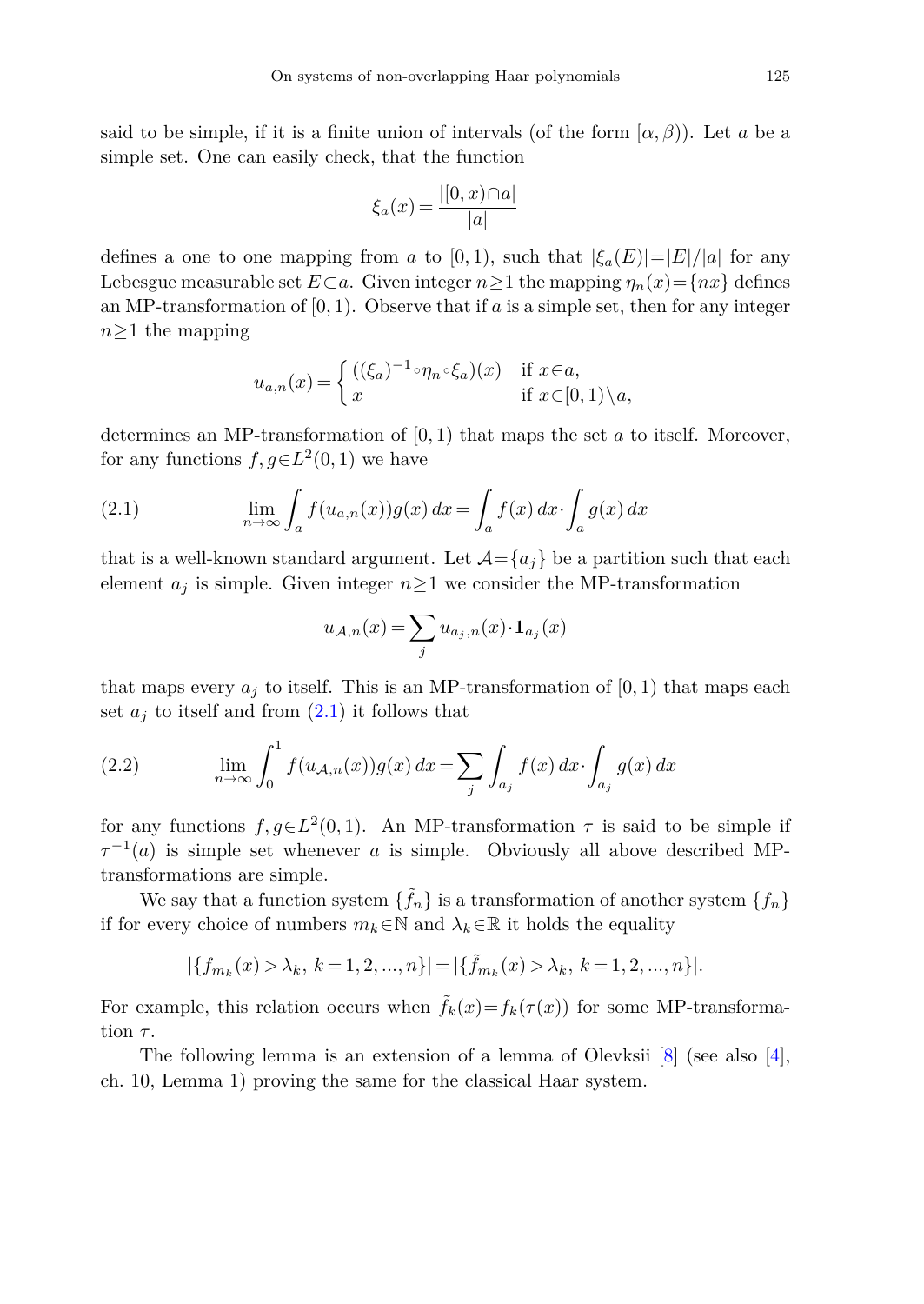<span id="page-5-3"></span>**Lemma 2.1.** Let  $\Phi = {\phi_k(x)}$  be a complete orthonormal system and  $\mathcal{F} =$  ${f_n}$  be a martingale difference. Then for any sequence of numbers  $\varepsilon_k > 0$  there exists a transformation  $\widetilde{\mathcal{F}} = {\widetilde{f}_n}$  of the system  $\mathcal F$  and a sequence of non-overlapping  $\Phi$ -polynomials  $p_k$  such that

<span id="page-5-0"></span>(2.3) 
$$
\|\tilde{f}_k - p_k\|_2 < \varepsilon_k, \quad k = 1, 2, \dots
$$

*Proof.* Given general martingale difference  $f_n$  and numbers  $\varepsilon_n > 0$  one can find a discrete type martingale difference  $g_n$  such that  $||g_n - f_n||_2 < \varepsilon_n$ . Moreover, we can also suppose that *g<sup>n</sup>* is based on a filtration consisting of intervals. So without loss of generality we can assume that  $f_n$  is itself a such martingale difference. We shall realize the constructions of sequences  $\tilde{f}_k$  and  $p_k$  by induction. First, we take  $\tilde{f}_1 = f_1$ . Approximation of  $f_1$  by a  $\Phi$ -polynomial  $p_1$  gives [\(2.3\)](#page-5-0) for  $k=1$  that is the base of induction. Then suppose that we have already defined  $f_k$ ,  $p_k$ ,  $k=1,2,...,l$ , satisfying the condition [\(2.3\)](#page-5-0) such that  $f_k(x) = f_k(\tau_l(x))$ ,  $k = 1, 2, ..., l$ , where  $\tau_l$  is a simple MP-transformation (maps a simple set to a simple set). Let  $\mathcal{A} = \{a_i\}$ be the partition of [0*,* 1) that is formed by the maximal sets, where each function  $\tilde{f}_k$ ,  $k=1,2,...,l$  is constant. Clearly each  $a_j$  is a simple set. Since  $u_{\mathcal{A},n}$  maps each  $a_i$  to itself,  $\tau_{l+1} = \tau_l \circ u_{\mathcal{A},n}$  determines a simple MP-transformation so that  $f_k(\tau_{l+1}(x)) = f_k(\tau_l(x)) = \tilde{f}_k(x), k = 1, 2, ..., l$ , and

<span id="page-5-1"></span>(2.4) 
$$
\int_{\alpha_i} f_{l+1}(\tau_l(x)) dx = 0, \quad i = 1, 2, ....
$$

From  $(2.2)$  and  $(2.4)$  it follows that

<span id="page-5-2"></span>(2.5) 
$$
\lim_{n \to \infty} \int_0^1 f_{l+1}(\tau_{l+1}(x)) \phi_i(x) dx = \lim_{n \to \infty} \int_0^1 f_{l+1}(\tau_l \circ u_{\alpha,n})(x) \phi_i(x) dx
$$

$$
= \sum_i \int_{\alpha_i} f_{l+1}(\tau_l(x)) dx \int_{\alpha_i} \phi_j(x) dx dx = 0
$$

for any  $i=1,2,...$  We will chose *n* bigger enough and define  $f_{l+1}(x) = f_{l+1}(\tau_{l+1}(x))$ . Let  $c_i$  be the Fourier coefficients of the function  $f_{l+1}$  in system  $\Phi$ . Suppose that each polynomial  $p_k$ ,  $k=1,2,...,l$ , is a linear combination of functions  $\phi_j$ ,  $j=1,2,...,m$ . From [\(2.5\)](#page-5-2) it follows that for a bigger enough *n* we have  $\sum_{i=1}^{m} c_i^2 < \varepsilon_{l+1}^2/4$ . Then we can chose an integer  $r > m$  such that  $\sum_{i=r+1}^{\infty} c_i^2 \langle \varepsilon_{l+1}^2/4$ . Define

$$
p_{l+1}(x) = \sum_{i=m+1}^{r} c_i \phi_i(x).
$$

Since  $\Phi$  is a complete system, one can easily check that [\(2.3\)](#page-5-0) is satisfied for  $k=l+1$ that finalizes the induction and so the proof of lemma.  $\Box$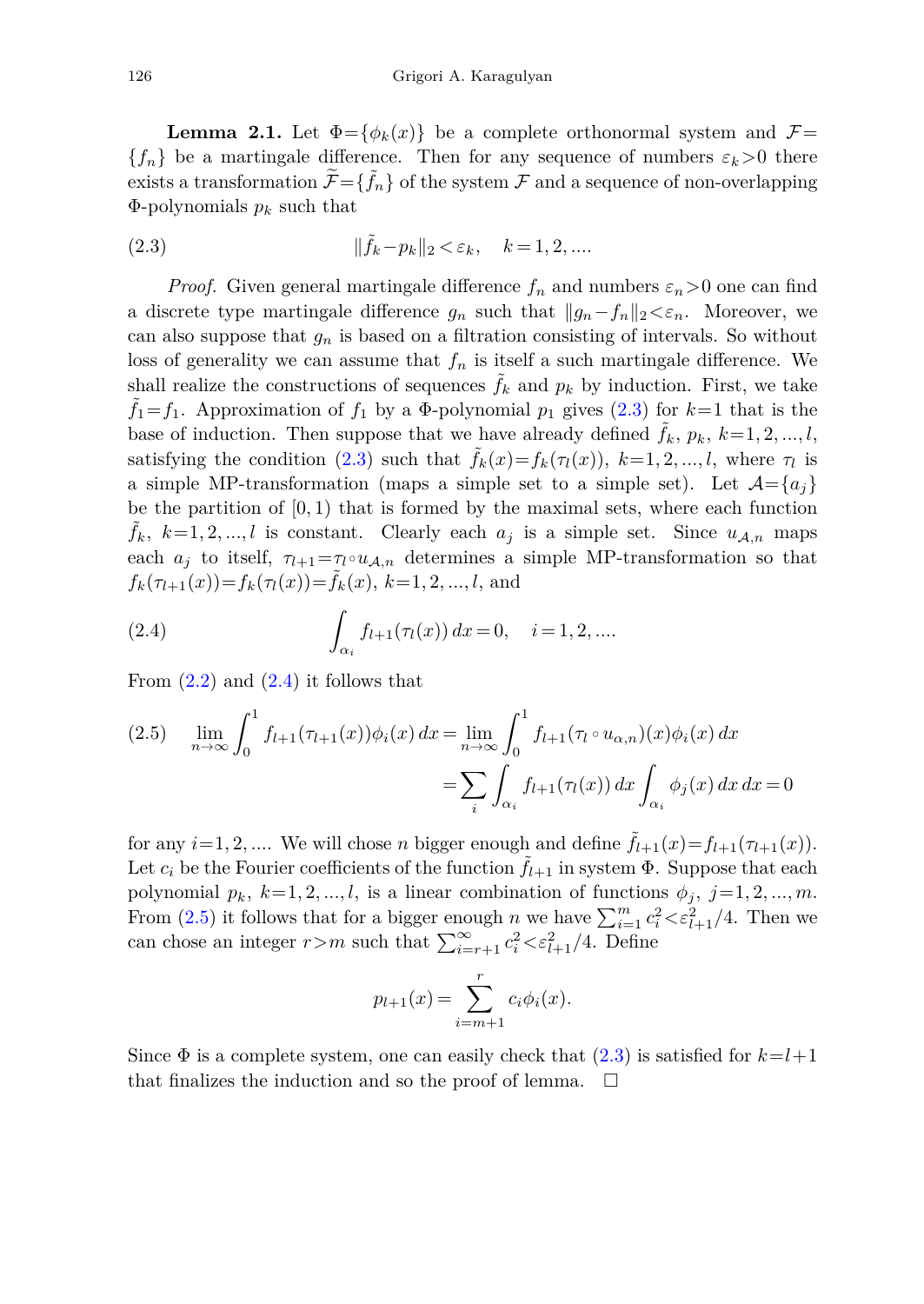### **3. Proof of Theorem [1.2](#page-2-0)**

We will first prove the theorem for the classical Haar system. Let  $h_n$  be the *L*<sup>2</sup>-normalized classical Haar system. For a given function  $f ∈ L<sup>1</sup>(0, 1)$  let  $\sum_{k=1}^{\infty} a_k h_k$ be the Fourier-Haar series of *f*. Recall the maximal and the square functions operators defined by

$$
\mathcal{M}f(x) = \sup_{n \ge 1} \left| \sum_{k=1}^{n} a_k h_k(x) \right|, \quad Sf(x) = \left( \sum_{k=1}^{\infty} a_k^2 h_k^2(x) \right)^{1/2}.
$$

It is well known the boundedness of both operators on  $L^p$ ,  $1 < p < \infty$  (see for example [\[4](#page-9-0)], ch. 3, Theorems 4 and 9). A key point in the proof of Theorem [1.2](#page-2-0) is the following good- $\lambda$  inequality due to Chang-Wilson-Wolff (see [\[1](#page-9-1)], Corollary 3.1):

<span id="page-6-0"></span>(3.1) 
$$
|\{x \in [0, 1) : \mathcal{M}f(x) > \lambda, Sf(x) < \varepsilon \lambda\}|
$$
  
 $\leq \exp\left(-\frac{c}{\varepsilon^2}\right) |\{\mathcal{M}f(x) > \lambda/2\}|, \quad \lambda > 0, 0 < \varepsilon < 1.$ 

So let  $p_k$ ,  $k=1,2,...,n$ , be a monotonic sequence of Haar polynomials. We have <sup>|</sup>*g*(*x*)|≤M*g*(*x*) a.e. for any function *<sup>g</sup>*∈*L*<sup>1</sup>, as well as *Spk*(*x*)≤*Spn*(*x*), *<sup>k</sup>*=1*,* <sup>2</sup>*, ..., n*. Thus, applying inequality [\(3.1\)](#page-6-0) with  $\varepsilon_n = (c/\ln n)^{1/2}$ , we obtain

<span id="page-6-1"></span>(3.2) 
$$
|\{|p_k(x)| > \lambda, Sp_n(x) \le \varepsilon_n \lambda\}|
$$

$$
\lesssim \exp\left(-\frac{c}{\varepsilon_n^2}\right)|\{\mathcal{M}p_k(x) > \lambda/2\}|.
$$

For  $p^*(x) = \max_{1 \le m \le n} |p_m(x)|$  we obviously have

$$
\{p^*(x) > \lambda\} \subset \{p^*(x) > \lambda, Sp_n(x) \le \varepsilon_n \lambda\}
$$
  

$$
\cup \{Sp_n(x) > \varepsilon_n \lambda\} = A(\lambda) \cup B(\lambda),
$$

and thus

$$
||p^*||_2^2 \le 2\int_0^\infty \lambda |A(\lambda)| d\lambda + 2\int_0^\infty \lambda |B(\lambda)| d\lambda.
$$

From [\(3.2\)](#page-6-1) it follows that

$$
\int_0^\infty \lambda |A(\lambda)| d\lambda \le \sum_{m=1}^n \int_0^\infty \lambda |\{|p_m| > \lambda, Sp_n \le \varepsilon_n \lambda\}| d\lambda
$$
  

$$
\le \exp\left(-\frac{c}{\varepsilon_n^2}\right) \sum_{m=1}^n \int_0^\infty \lambda |\{\mathcal{M}p_m > \lambda/2\}| d\lambda
$$
  

$$
\lesssim \frac{1}{n} \sum_{m=1}^n \|\mathcal{M}p_m\|_2^2
$$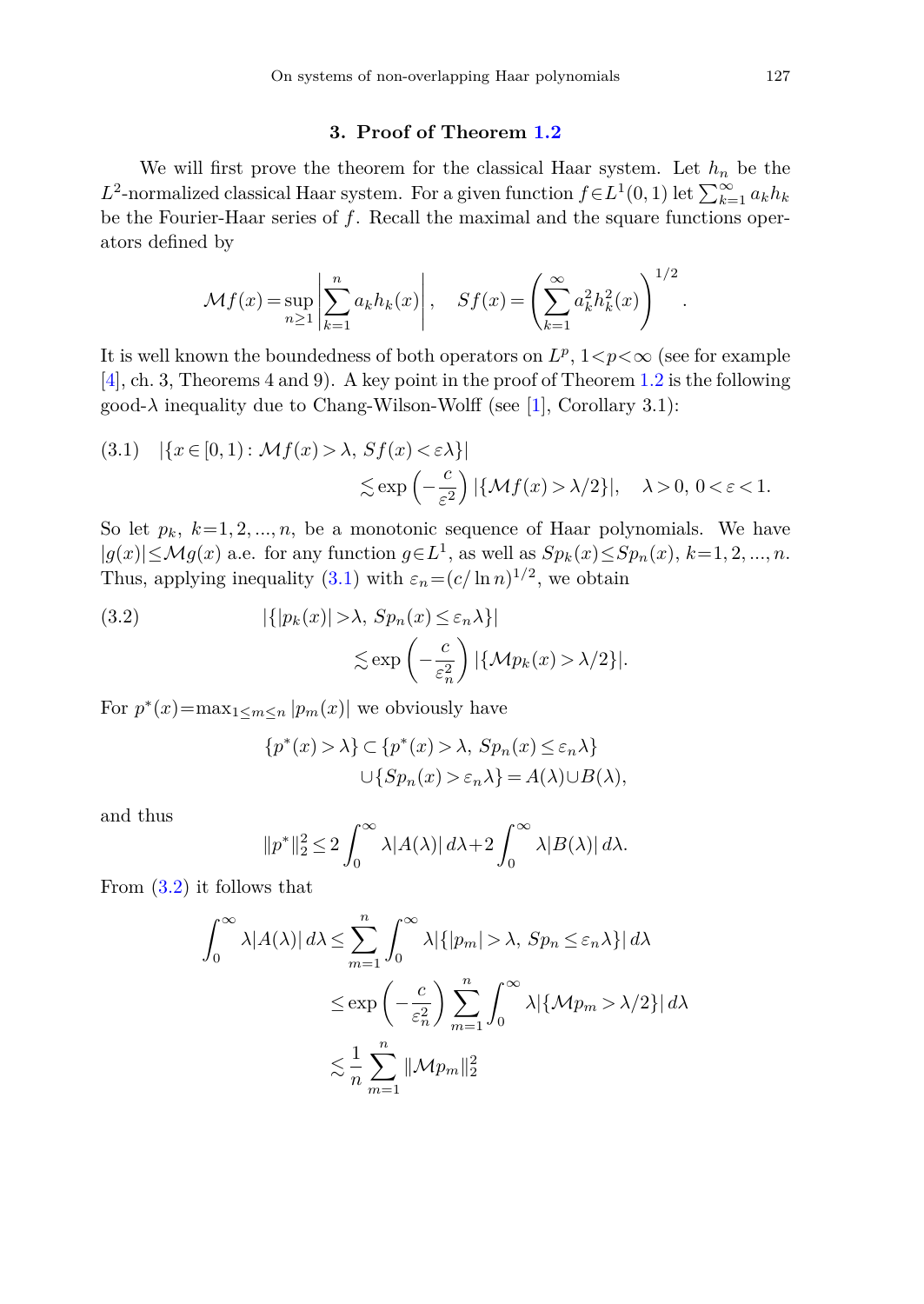$$
\leq \frac{1}{n} \sum_{m=1}^{n} \|p_m\|_2^2
$$
  

$$
\leq \|p_n\|_2^2.
$$

Combining this and

$$
2\int_0^\infty \lambda |B(\lambda)| d\lambda = \varepsilon_n^{-2} \|Sp_n\|_2^2 \lesssim \log n \cdot \|p_n\|_2^2,
$$

we get

$$
||p^*||_2 = \left\| \max_{1 \le m \le n} |p_m(x)| \right\|_2 \lesssim \sqrt{\log n} \cdot ||p_n||_2
$$

that proves the theorem for the Haar system. Clearly we will have the same bound also for any transformation of the Haar system. To proceed the general case we suppose that  $\mathcal{F}={f_n}$  is an arbitrary martingale difference and let

$$
F_k = \sum_{j \in G_k} c_j f_j, \quad k = 1, 2, ..., n,
$$

be an arbitrary monotonic sequence of  $\mathcal{F}$ -polynomials. Apply Lemma [2.1,](#page-5-3) choosing Φ to be the Haar classical system and *εj*=*ε* for *j*∈*Gn*. So we get [\(2.3\)](#page-5-0) for nonoverlapping Haar polynomials  $p_k$ . Denote  $\widetilde{F}_k = \sum_{j \in G_k} c_j \widetilde{f}_j$ . Obviously,

$$
P_k=\sum_{j\in G_k}c_jp_j,\quad k=1,2,...,n,
$$

forms a monotonic sequence of Haar polynomials. For a small enough *ε* we will have

$$
\|\widetilde{F}_k - P_k\|_2 \le \left(\sum_{j \in G_n} c_j^2\right)^{1/2} \left(\sum_{j \in G_n} \varepsilon_j^2\right)^{1/2}
$$

$$
= \varepsilon \sqrt{\#(G_n)} \left(\sum_{j \in G_n} c_j^2\right)^{1/2} \le \frac{\|P_n\|_2}{n}.
$$

Therefore, taking into account that the theorem is true for the Haar system, we get

$$
\left\| \max_{1 \le m \le n} |F_k| \right\|_2 = \left\| \max_{1 \le m \le n} \left| \widetilde{F}_k \right| \right\|_2 \le \left\| \max_{1 \le m \le n} |P_k| \right\|_2 + \|P_n\|_2 \n\lesssim \sqrt{\log n} \cdot \|P_n\|_2 \lesssim \sqrt{\log n} \cdot \|F_n\|_2.
$$

This completes the proof of theorem.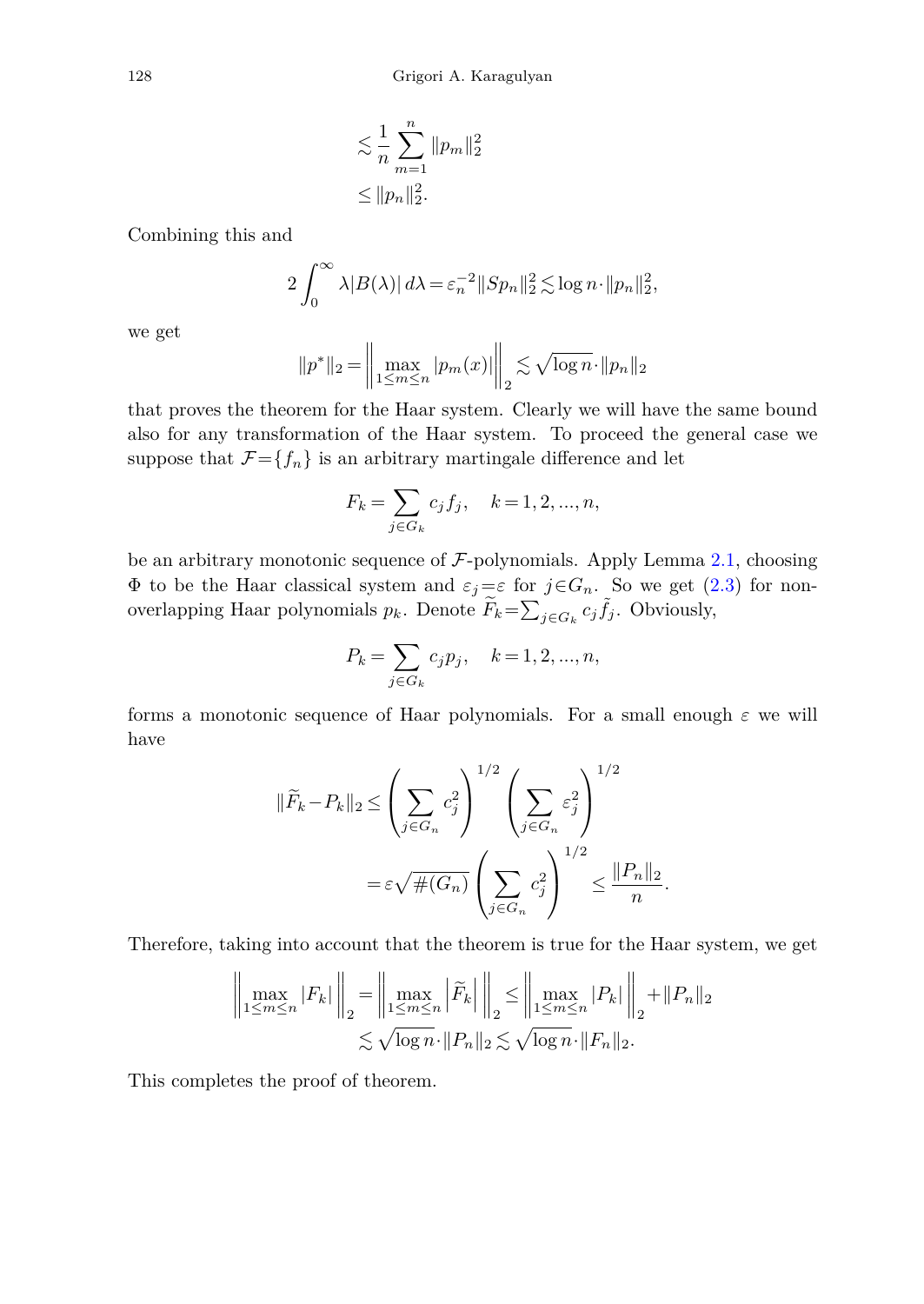### <span id="page-8-0"></span>**4. Proof of Theorem [1.3](#page-2-1)**

The upper bound  $\mathcal{K}_n(\mathcal{H}) \leq \sqrt{\log n}$  follows from Theorem [1.2.](#page-2-0) The lower bound

$$
(\mathbf{4.1}) \qquad \qquad \mathcal{K}_n(\mathcal{H}) \gtrsim \sqrt{\log n}
$$

for the classical Haar system follows from the Nikishin-Ulyanov [\[7](#page-10-2)] inequality

$$
\left\|\sup_{1\leq m\leq n}\left|\sum_{k=1}^m a_k\chi_{\sigma(k)}\right|\right\|_2 \gtrsim \sqrt{\log n}\cdot \left(\sum_{k=1}^n a_k^2\right)^{1/2},\,
$$

valid for appropriate coefficients  $a_k$  and permutation  $\sigma$  of the numbers  $\{1, 2, ..., n\}$ . We will have the same estimate  $(4.1)$  also for any transformation of the classical Haar system. Then we apply Olevskii lemma  $([4], ch. 10, Lemma 1)$  $([4], ch. 10, Lemma 1)$  $([4], ch. 10, Lemma 1)$ , that is the case of Lemma [2.1](#page-5-3) when  $\mathcal F$  coincides with the classical Haar system. So we get a transformed Haar system  $\{\tilde{h}_n\}$  and a sequence of non-overlapping  $\Phi$ -polynomials *p<sup>k</sup>* such that

$$
\|\tilde{h}_k - p_k\|_2 < \varepsilon_k, \quad k = 1, 2, \dots
$$

Since  $\varepsilon_k$ 's here can be arbitrarily small, one can conclude  $\mathcal{K}_n(\Phi) \geq \mathcal{K}_n(\mathcal{H})$ . Combining this and [\(4.1\)](#page-8-0) we get the following.

<span id="page-8-1"></span>**Proposition 4.1.** If  $\Phi$  is a complete orthonormal system, then  $\mathcal{K}_n(\Phi) \gtrsim \sqrt{\log n}$ .

Since any generalized Haar system is complete, the lower bound [\(4.1\)](#page-8-0) immediately follows from Proposition [4.1.](#page-8-1)

#### **5. Proof of corollaries**

<span id="page-8-2"></span>**Lemma 5.1.** ([\[3\]](#page-9-4), Theorem 5.3.2) Let  $\{\phi_n(x)\}\$ be an orthonormal system and  $\omega(n)$   $\sim$  be a sequence of positive numbers. If an increasing sequence of indexes *n<sub>k</sub>* satisfy the bound  $\omega(n_k) \geq k$ , then the condition  $\sum_{k=1}^{\infty} a_k^2 \omega(k) < \infty$  implies a.e. convergence of sums  $\sum_{j=1}^{n_k} a_j \phi_j(x)$  as  $k \to \infty$ .

*Proof of Corollary [1.4.](#page-2-3)* Consider the series

<span id="page-8-3"></span>
$$
\sum_{k=1}^{\infty} a_k p_k(x)
$$

with coefficients satisfying the condition  $\sum_{k=1}^{\infty} a_k^2$ with coefficients satisfying the condition  $\sum_{k=1}^{\infty} a_k^2 \log k < \infty$  and denote  $S_n = \sum_{k=1}^n p_k$ . Since  $\omega(n) = \log n$  satisfies the condition  $\omega(2^k) \geq k$ , from Lemma [5.1](#page-8-2) we have a.e. convergence of subsequences  $S_{2^k}(x)$ . So we just need to show that

(5.1) 
$$
\delta_k(x) = \max_{2^k < n \le 2^{k+1}} |S_n(x) - S_{2^k}(x)| \longrightarrow 0 \quad \text{a.e. as } k \longrightarrow \infty.
$$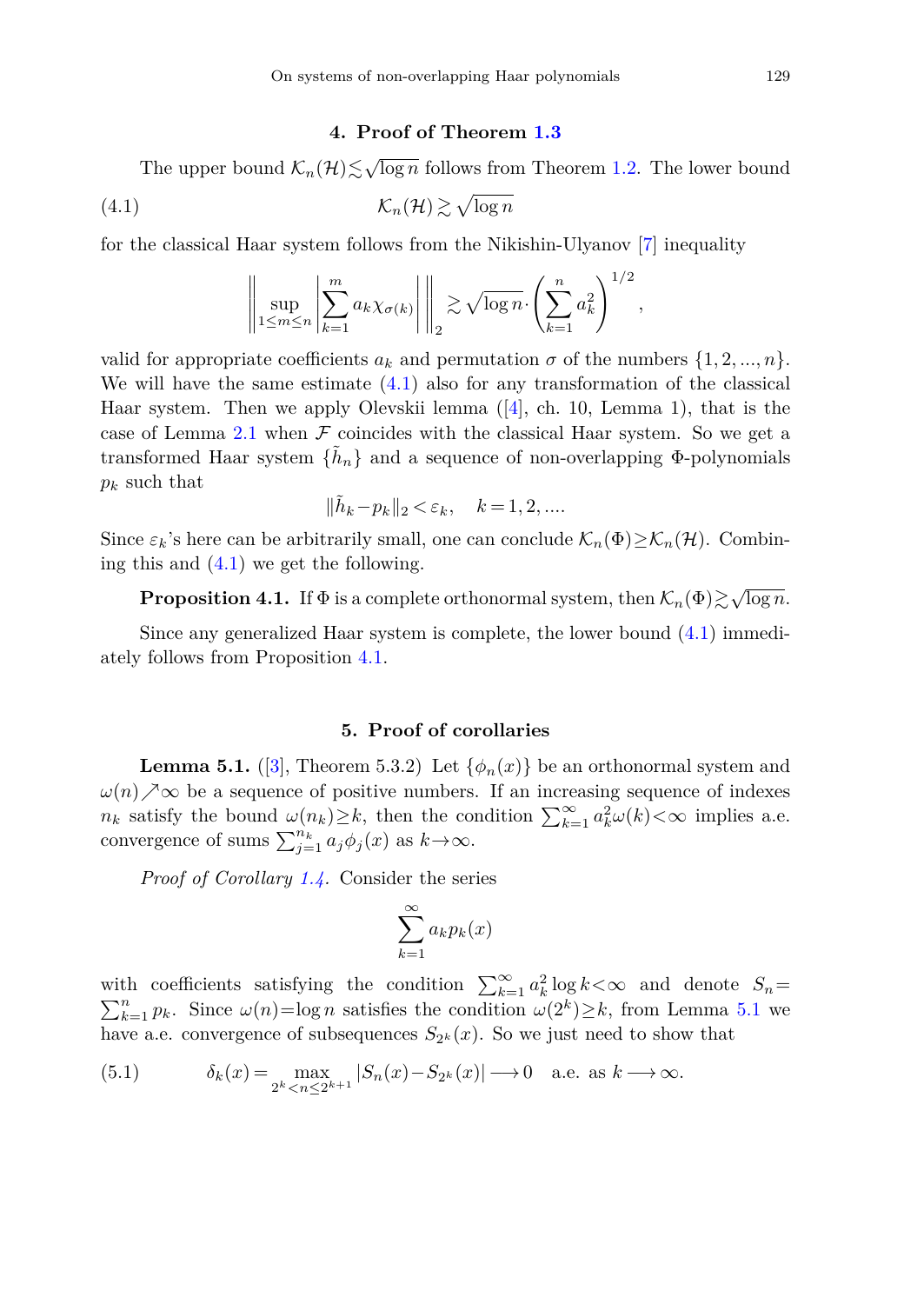We have

$$
\|\delta_k\|_2 \leq \mathcal{K}_{2^k}(\mathcal{F}) \left(\sum_{j=2^k+1}^{2^{k+1}} a_j^2\right)^{1/2} \lesssim \sqrt{k} \left(\sum_{j=2^k+1}^{2^{k+1}} a_j^2\right)^{1/2}.
$$

So we get

$$
\sum_{k=1}^{\infty} \|\delta_k\|_2^2 \le \sum_{k=1}^{\infty} k \sum_{j=2^k+1}^{2^{k+1}} a_j^2 \le \sum_{j=1}^{\infty} a_j^2 \log j < \infty,
$$

which implies  $(5.1)$ .  $\Box$ 

<span id="page-9-5"></span>To prove the next corollary we will need another lemma.

<span id="page-9-6"></span>**Lemma 5.2.** ([\[13\]](#page-10-6), [\[9](#page-10-7)]) Let  $u(n)$  be a C-multiplier for any rearrangement of the orthonormal system  $\Phi = {\phi_n(x)}$ . If an increasing sequence of positive numbers  $\delta(k)$  satisfies the condition

(5.2) 
$$
\sum_{k=1}^{\infty} \frac{1}{\delta(k)k \log k} < \infty,
$$

then  $\delta(n)u(n)$  turns to be a UC-multiplier for  $\Phi$ .

*Proof of Corollary [1.6.](#page-3-2)* According to Corollary [1.4](#page-2-3) *u*(*n*)=log *n* is a C-multiplier for the systems of non-overlapping MD-polynomials and their rearrangements. By the hypothesis of Corollary [1.6](#page-3-2) the sequence  $\delta(n) = \omega(n)/\log n$  is increasing and satisfies  $(5.2)$ . Thus, the combination of Corollary [1.4](#page-2-3) and Lemma [5.2](#page-9-6) completes the proof.  $\square$ 

### **References**

- <span id="page-9-1"></span>1. Chang, S.-Y. A., Wilson, J. M. and Wolff, T. H., Some weighted norm inequalities concerning the Schrödinger operators, *Comment. Math. Helv.* **60** (1985), 217– 246, [10.1007/BF02567411](http://dx.doi.org/10.1007/BF02567411). [MR0800004](http://www.ams.org/mathscinet-getitem?mr=0800004)
- <span id="page-9-2"></span>2. Grafakos, L., Honzík, P. and Seeger, A., On maximal functions for Mikhlin-Hörmander multipliers, *Adv. Math.* **204** (2006), 363–378, [10.1016/j.aim.](http://dx.doi.org/10.1016/j.aim.2005.05.010) [2005.05.010](http://dx.doi.org/10.1016/j.aim.2005.05.010). [MR2249617](http://www.ams.org/mathscinet-getitem?mr=2249617)
- <span id="page-9-4"></span>3. Kačmaž, S. and Šte˘ıngauz, G., *Teoriya Ortogonalnykh Ryadov*, Gosudarstv. Izdat. Fiz.-Mat. Lit, Moscow, 1958 (Russian). [MR0094635](http://www.ams.org/mathscinet-getitem?mr=0094635)
- <span id="page-9-0"></span>4. Kashin, B. S. and Saakyan, A. A., *Orthogonal Series*, Translations of Mathematical Monographs **75**, American Mathematical Society, Providence, RI, 1989. Translated from the Russian by Ralph P. Boas; Translation edited by Ben Silver. [MR1007141](http://www.ams.org/mathscinet-getitem?mr=1007141)
- <span id="page-9-3"></span>5. Komlós, J. and Révész, P., Remark to a paper of Gaposhkin, *Acta Sci. Math. (Szeged)* **33** (1972), 237–241. [MR0320617](http://www.ams.org/mathscinet-getitem?mr=0320617)